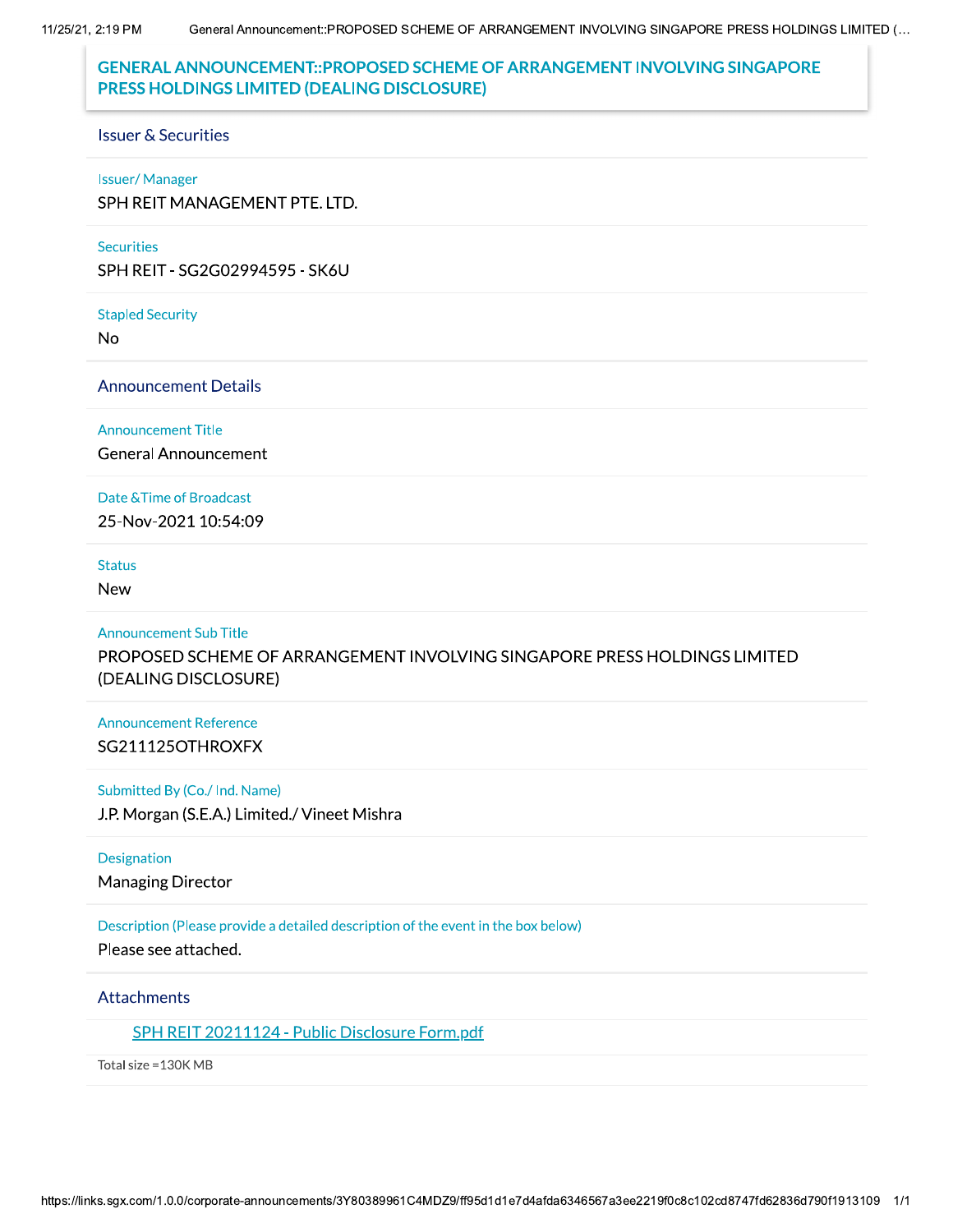## **PROPOSED ACQUISITION OF SINGAPORE PRESS HOLDINGS BY WAY OF A SCHEME OF ARRANGEMENT**

# **DEALINGS DISCLOSURE**

# **1. INTRODUCTION**

J. P. Morgan (S.E.A.) Limited ("**JPMSEAL**") refers to the proposed scheme of arrangement (the "**Scheme**") to be undertaken by Singapore Press Holdings Limited (the "**Company**") and Keppel Pegasus Pte. Ltd. (the "**Offeror**") (which is a wholly-owned subsidiary of Keppel Corporation Limited ("**KCL**")) pursuant to Section 210 of the Companies Act, Chapter 50 of Singapore, involving, inter alia, (i) the distribution of units in SPH REIT held by the Company to the shareholders of the Company on a pro-rata basis and (ii) the Offeror acquiring the entire share capital of the Company (other than those already owned, controlled or agreed to be acquired by the Offeror and its concert parties), the consideration for which include units in Keppel REIT, which was announced on 2 August 2021 (the "**Joint Announcement**").

As stated in the Joint Announcement, JPMSEAL is the financial adviser to the Offeror in respect of the Scheme.

All capitalised terms used and not defined herein shall have the same meanings given to them in the Joint Announcement.

## **2. DISCLOSURE OF DEALINGS**

Pursuant to Rule 12.1 of the Singapore Code on Take-overs and Mergers (the "**Code**") and the Practice Statement on the Exemption of Connected Fund Managers and Principal Traders under the Code, JPMSEAL wishes to announce the dealings by its associates in the relevant securities of SPH REIT on **24 November 2021**, details of which are set out in the Schedule hereto.

Issued by **J.P. Morgan (S.E.A.) Limited** 

25 November 2021 Singapore